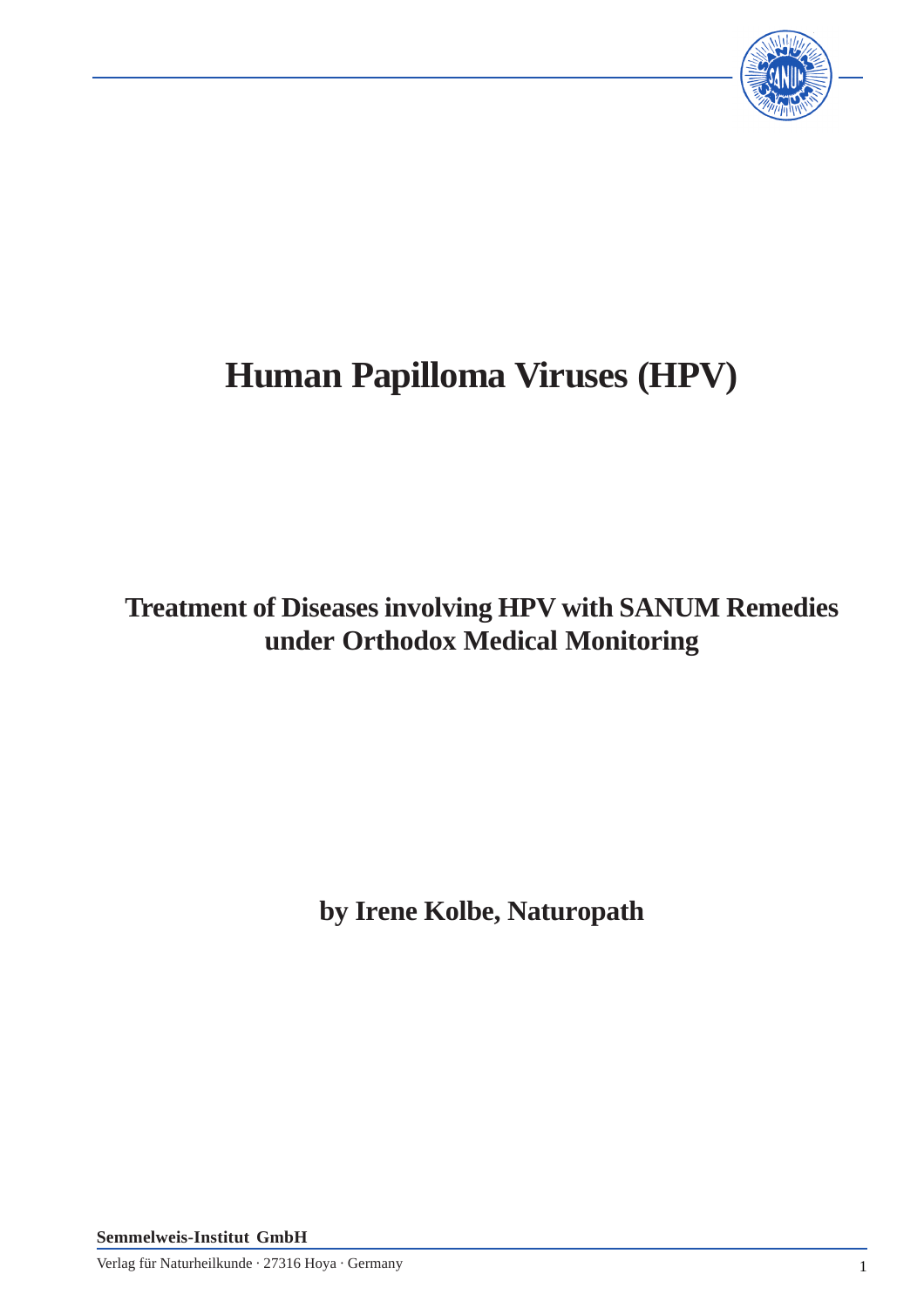

#### **Summary**

- 1. Introduction
- 2. Diagnostic possibilities 3. Phylogenetic classification of
- the viruses
- 4. Pathways of transmission
- 5. Treatment

# **1. Introduction**

New research, as well as the recent possibility of being vaccinated against papilloma viruses, has altered the way in which we deal with this topic, even in Natural Health practice.

More and more of our female patients and their daughters expect a clear opinion from us regarding this problem, and an alternative to conventional treatment and vaccination. They are afraid of missing out on something if their daughters are not vaccinated, and this is reinforced

by the aggressive treatment of the subject by the media. This means that we have been really challenged in our practice to apply SANUM treatments in this area too. Apart from enquiries regarding the possibility of vaccination, the patients who come to us are the ones who already have a disease caused by the papilloma virus.

It was the possibility of initiating a healing process here in cooperation with the gynæcologist responsible for each case (followup swabs, etc.) that gave me the idea of preparing a longer-term progress report.

For this observation exercise on the use of these remedies I accepted exclusively female patients with disease of the portio and/or cervical area at various stages.

Some of these women had already received invasive treatment (see Table 1: cytological picture and clinical evaluation of smear) and were suffering a relapse; in other cases a first diagnosis had been made, with the option of having a conisation or abrasion following a further smear after three months. In some cases a hysterectomy had also been advised.

# **2. Diagnostic possibilities**

There are various laboratory diagnostic procedures to demonstrate the presence of papilloma viruses. The Pap smear test (cytological) has been well-known for years and makes it possible to evaluate neoplastic changes. As well as this, there are various procedures (e.g. Digene Hybrid Capture  $2 = hc2$  Test), to determine the phylogenetic class of

| <b>Pap Stages</b> | <b>Cytological picture</b>                                                                                             | <b>Clinical evaluation; Therapeutic action</b>                                                                                           |
|-------------------|------------------------------------------------------------------------------------------------------------------------|------------------------------------------------------------------------------------------------------------------------------------------|
| Pap I             | Proper cytological picture                                                                                             | negative; no action                                                                                                                      |
| Pap II            | Normal cytological picture (additions of<br>leucocytes and micro-organisms);<br>degenerative and regenerative changes. | negative;<br>checks recommended,<br>poss. treatment for inflammatory process.                                                            |
| Pap III           | Unclear, dubious cytological picture;<br>inflammatory, atrophic or degenerative<br>changes already present.            | suspicious; to be followed up within 3 months<br>after appropriate treatment; if endometrial cells<br>present after menopause: abrasion. |
| Pap III D         | Low to medium-grade dysplasia.                                                                                         | suspicious; neoplasm stage; if it persists beyond<br>1 year or progresses: conisation and abrasion.                                      |
| Pap IV a          | Pathological cells (severe dysplasia,<br>cellular atypia); suspected carcinoma in<br>situ.                             | positive; histology (biopsy);<br>conisation/abrasion, and then possible<br>hysterectomy.                                                 |
| Pap IV b          | Suspected micro-carcinoma;<br>possible incipient invasion.                                                             | positive;<br>conisation and abrasion to confirm diagnosis.                                                                               |
| Pap V             | Large quantities of clearly malignant<br>tumour cells.                                                                 | positive; histology; surgery (hysterectomy,<br>removal of ovaries/local lymph nodes), or<br>radiotherapy and possibly chemotherapy.      |

*Table 1: Cytological picture and clinical evaluation of smear*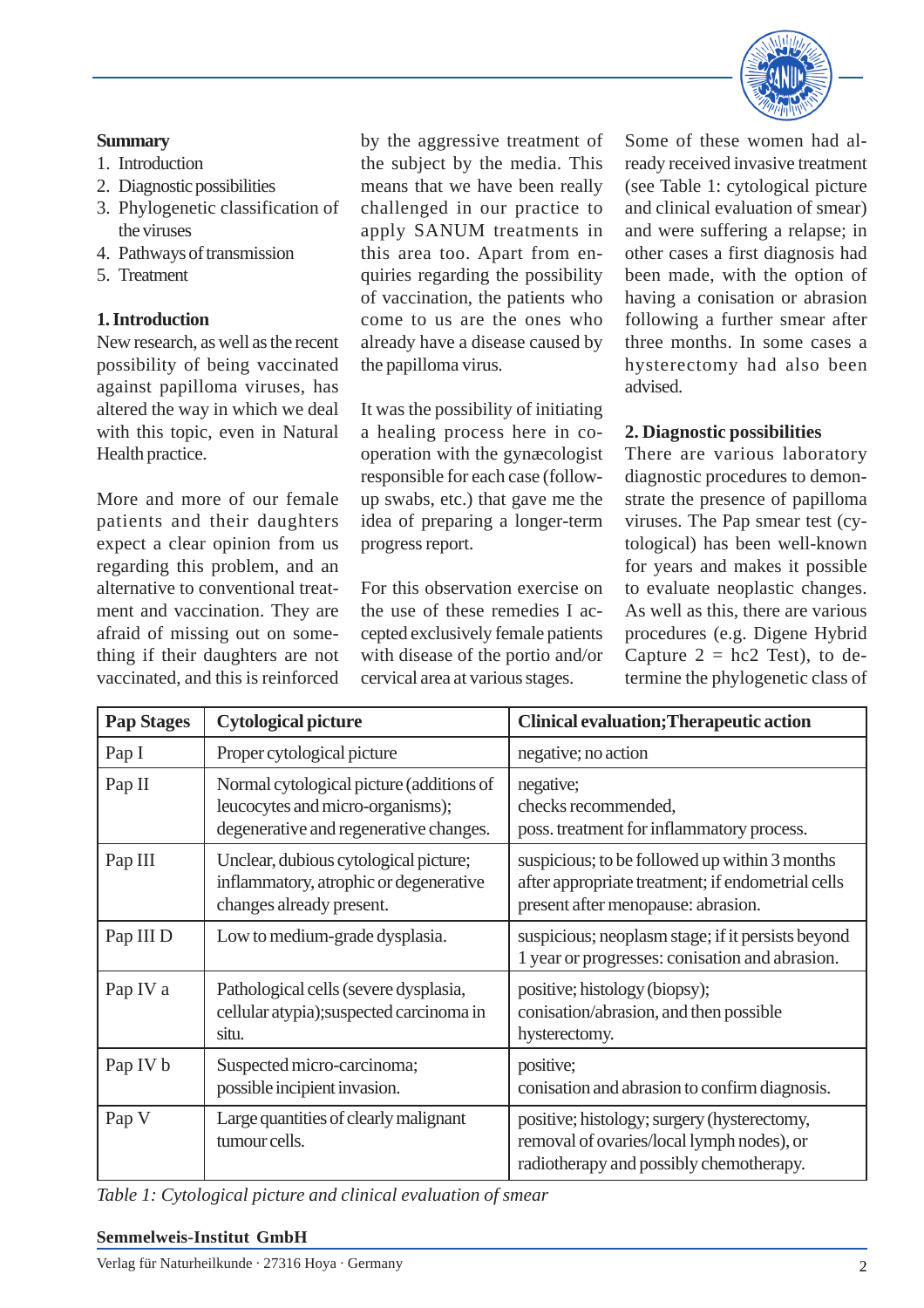

the virus in the form of a HPV-DNA test.

In the interests of general understanding, I shall describe below the Pap smear test and the latest research into the papilloma virus.

# **PAP Smear Test**

In this cytodiagnostic test, devised by Papanicolaou, a cervical smear is fixed in 96% ethyl- or 99% isopropyl alcohol and then stained (nuclear staining with hæmatoxylin and combined plasma staining with Orange G6 and polychromic dye). On the one hand this makes it possible to evaluate the nuclear structures (size, shape and chromatin content), so as to determine the caryopyknosis index (nuclear ripening) and cancer diagnosis. On the other hand, the plasma staining permits determination of the degree of maturity of the cytoplasm (eosinophilia index), on the basis of the colour change from bluish green to red.

# **3. Papilloma Viruses - Phylogenetic Classification of the Viruses**

Human papilloma viruses (HPV) form a group of DNA viruses, which has come to embrace more than 150 various types. These are non-enveloped, double-stranded DNA viruses (dsDNA), which are classified as belonging to the papilloma virus family.

These groups of dsDNA are regarded as slow viruses: they can be present for months or years and yet remain unnoticed, thus initiating a slowly progressing disease.

This group is made up of a wide variety of viral families (…viridæ) with various subfamilies (…viranæ).

Here are a few selected classes:

- 1. Herpesviridæ (a) Alpha-herpesviranæ: Herpes simplex (HHV1 and 2) (b) Beta-herpesviranæ: Cytomegalovirus (HHV6) (c) Gamma-herpesviranæ: Epstein-Barr virus (HHV4)
- 2. Adenoviridæ: Human adenoviruses
- 3. Papillomaviridæ: Human papilloma viruses (HPV)

HPVs attack epithelial cells of the skin or various mucosæ and, in the infected cells, they trigger an unbridled growth similar to that of a tumour. These tumours are benign in the main and result in warty growths at the dermal or mucosal site in question. Should the infection occur in the genital or anal region (usually as a result of sexual intercourse), this results in the formation of genital warts (e.g. figwarts).

However, a few types of HPV can also give rise to malignant changes, particularly cervical cancer in women. They are also suspected of having a considerable part to play in the development of vaginal, penile and anal carcinoma. The gene products of these viruses, particularly the E6

and E7 genes, prevent the programmed death of cells (apoptosis) and make any repair of the cell's DNA double strand impossible.

#### **Viral groups of HPV**

So far 118 types of HPV have been completely described. Of these, about 30 infect almost exclusively the skin and mucosa in the ano-genital region.

The genital types of HPV can generally be divided into two groups: the low-risk and highrisk types. This distinction is made on the basis of the type of risk: A few of these pathogens occur in extremely large quantities in association with carcinoma.

The types are:

# **a) High-risk viruses**

These particularly include HPV 16, 18, 31 and 33, but also 35, 39, 45, 51, 52, 56, 58, 59, 68, 73 and 82. In 99.7% of all cases of cervical cancer HPVs of the high-risk group have been identified, with the majority of these cancers being triggered by high-risk types 16 and 18, followed by genotypes 31 and 33. A few cancerous diseases in the oral region (oral sex) are considered to be associated with HPV. In 2005 the WHO officially classified genotypes 16, 18, 31, 33, 35, 39, 45, 51, 52, 58, 59 and 66 as carcinogenic.

# **b) Low-risk viruses**

This group includes HPV 6 and 11 since, as the main causes of warts in the genital area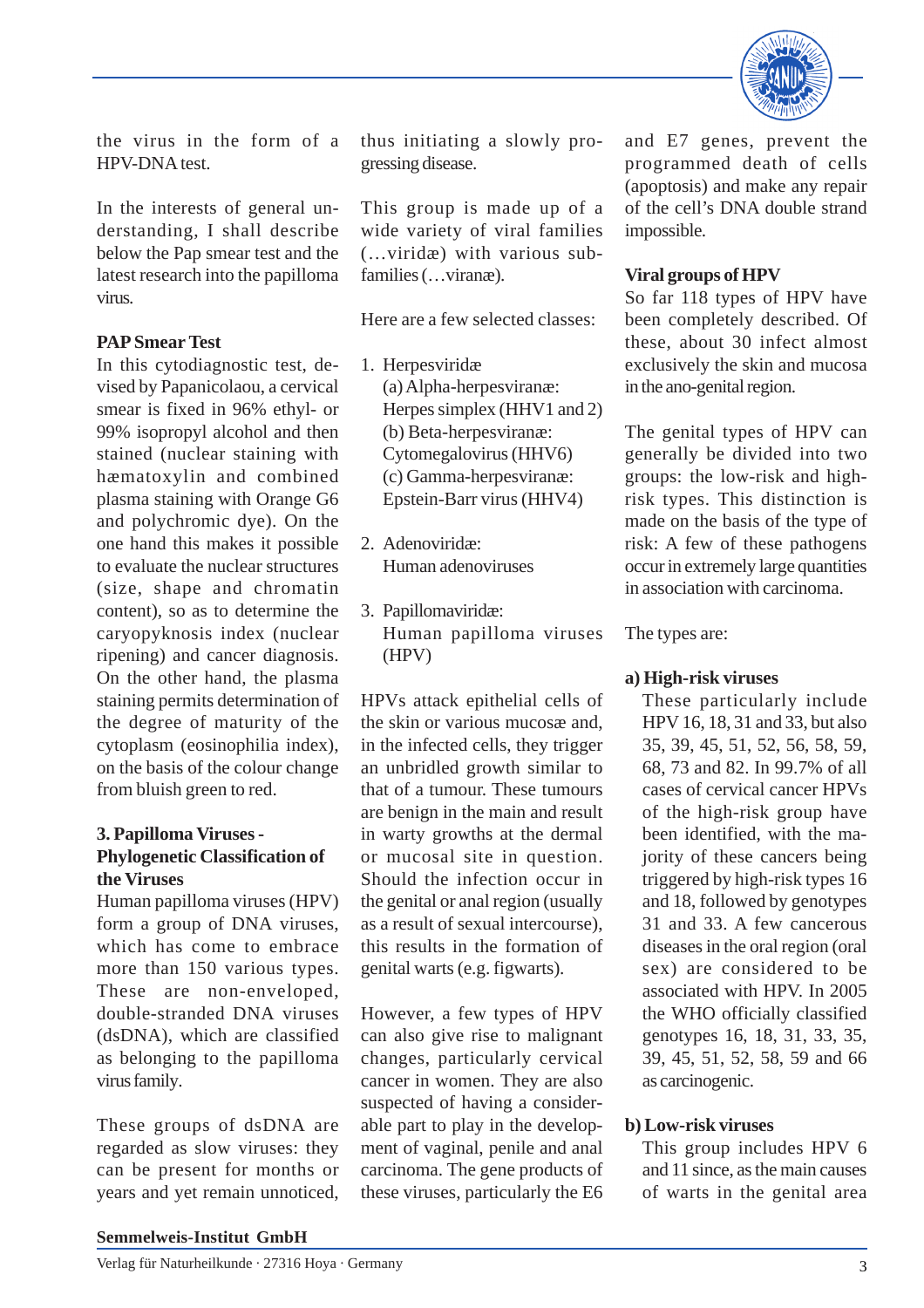

(Condylomata acuminata), they are not potentially dangerous to life.

Other low-risk types are 40, 42, 43, 44, 54, 61, 70, 72 and 81. The low-risk types are almost never directly involved in the development of cervical cancer. However, in the case of multiple infections (infections with more than one HPV genotype) their presence can also be demonstrated in cervical cancer, although this is always together with a clinically relevant type of high-risk virus.

#### **4. Pathways of Transmission**

Principally infection occurs via skin contact, and in certain types of virus primarily via unprotected sexual intercourse (genital, anal or oral). Thus infection with HPV is one of the commonest to be passed on through sexual intercourse; however, the infection often remains undetected, sometimes for years.

Condoms only offer protection up to a point. Admittedly the germ can only gain entry via direct sexual contact (from pathological skin changes or body fluids with microbial content), however it is also possible by smear infection. The proof of this was provided by Dr. Andreas Clad, director of the Department of Gynæcological Infectiology at the Freiburg University Gynæcological Clinic, in a study ("Nucleic acid Amplification Tests for Trachomatous Chlamydia and HPV").

There are no general figures for the rates of infection in men.

The reason for this lack of data is the absence of regular medical check-ups for men in this area. If one partner is infected with an HPV, then it is highly probable that the other is also affected. Up to 70% of male partners of a woman who tests positive in HPV screening also have an infection, although this often causes only minuscule lesions on the penis. HPV can also remain undetected in the skin of the penis for a long time. In rare cases malignant changes, even carcinoma, may occur on the penis.

Since penile carcinoma is extremely rare in circumcised men, retained smegma and repeated inflammations of the foreskin and glans (chronic balanitis) are presented as decisive factors in uncircumcised men.

#### **5. Treatment**

At present, from the orthodox medical point of view, there is no specific treatment for people with the papilloma virus. Where lesions are present, essentially it is surgical intervention that is considered. Beyond that, there are also local cauterisations; however, following these there is a relatively high incidence of relapse. Systemic or local treatments, such as interferons and other cytokines, have so far not been crowned with overwhelming success. For this reason a great deal of money is being spent on promoting vaccination and stepping up the publicity for safer sex.

So far as vaccination is concerned, I do not intend to make any statement in this article, since I would like to give pride of place to Natural Medicine by presenting a patient's treatment history.

I wish to make it expressly clear that those patients who were treated over a period of up to two years and whose progress was written up in detail, were also closely monitored and tested by their gynæcologist at the same time. The patients were informed by me that, in the event of their condition deteriorating or degenerating, they should certainly give serious consideration to the possibility of invasive methods (conisation, abrasion, hysterectomy).

# **Case Example**

**Mrs. A. from Hamburg**, b. 1980, working, stable relationship, wanted children.

Evidence of HPV (06.04.2005): high-risk strains pos. (HPV 16, 18, 31, 33, 52, 58), low-risk strains neg. Pap follow-up test after three months.

Pap smear (28.7.2005): Group III D, proliferation grade 3-4, Pap follow-up test advised after

three months.

Pap smear (07.11.2005): Group III D, proliferation grade 3-4,

anti-viral medication prescribed, whose name the patient had forgotten, since she discontinued it after a week because it dis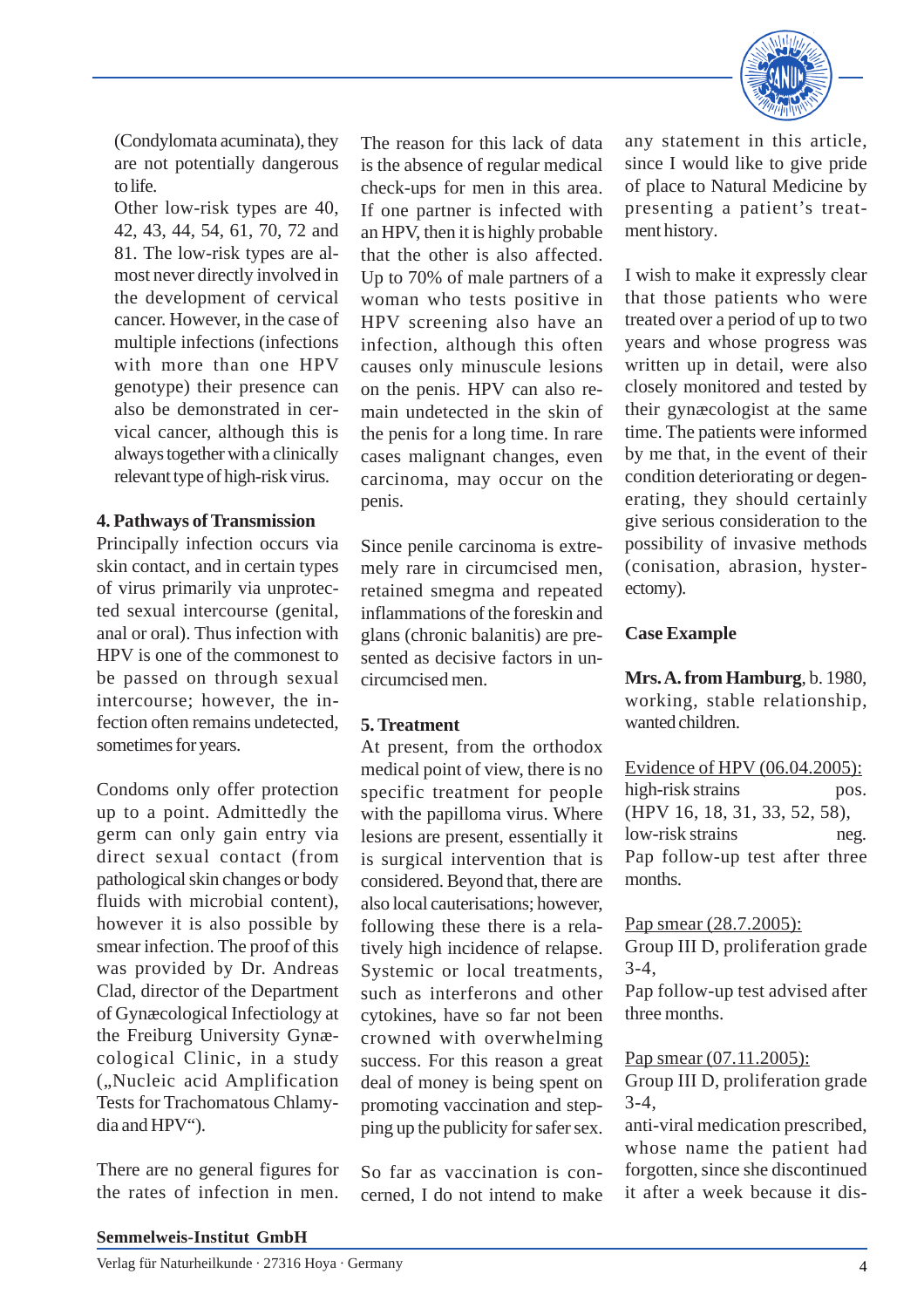agreed with her (nausea, vomiting).

Evidence of HPV (17.05.2006): high-risk strains pos. (HPV as at 06.04.2005), low-risk strains neg. Pap follow-up test.

Pap smear (22.05.2006):

Group IV a, A  $CO<sub>2</sub>$  laser vaporisation of the ectocervix was proposed, or cervical abrasion.

Surgical appointment (23.08. 2006):

Colposcopy:

Portio macroscopic with small, circular ectopy; following vinegar test, at the cervical canal (6-10 o' clock) vinegar-white areas with dots show up. A  $\mathrm{CO}_2$  laser vaporisation was carried out. Findings: inconspicuous cervical mucosa, endometrium inactive to slightly proliferated, no indication of dysplasia.

Evidence of HPV (19.09.2006): high-risk strains pos. (HPV as at 06.04.2005), low-risk strains neg. Pap follow-up test.

#### **Treatment with Natural Therapies**

Dark-field diagnosis: apart from a slight displacement of the milieu, slight anæmia and only slightly active granulocytes, no further suggestion of highervalency stages.

Medication from a clinical point of view: September 2006

Prescription I:

- SANUVIS drops. 50 drops to 1l water,
- QUENTAKEHL 3X suppositories, vaginally, in the evenings
- FORTAKEHL 3X suppositories, anally, in the evenings
	- alternating between anal and vaginal (then QUEN-TAKEHL anally and FOR-TAKEHL vaginally, and so on)
	- during menstruation only anally.

Prescription II (28 days later): SANUVIS drops, continued

- CITROKEHL tablets, one twice a day mornings and evenings additionally
- QUENTAKEHL 3X suppositories continued
- FORTAKEHL 3X suppositories continued
- SANKOMBI 5X, 5 drops twice a day, in the morning on an empty stomach and in the evening undiluted before retiring.

Prescription III (a further 28 days later):

- continuing as per Prescription II, but….
- Suppositories only every other day,
- RECARCIN 6X capsules, one once a day, alternating with UTILIN 6X capsules, one once a day, on Saturdays on an empty stomach!

Prescription IV (a further 28 days later):

Continue with milieu remedies SANUVIS and CITROKEHL; suppositories only Mon.,



Wed., Fri. in alternation; immunomodulation (RECAR-CIN 6X and UTILIN 6X), in weekly alternation until end of treatment.

SANKOMBI 5X, 5 drops once a day in te mornings on an empty stomach, SANUKEHL Pseu 6X, 5 drops once a day in the evenings before retiring.

# Duration of Treatment:

4 months altogether, but this is always decided according to the individual case, depending on gynæcological findings.

Maintenance dose until two further negative smears:

- Citrokehl, 1 tablet once a day; every other day:
- 1x FORTAKEHL suppository, vaginally
- 1x QUENTAKEHL suppository, vaginally,
- except during periods.

# **Gynæcological Check-ups**

Pap smear (15.02.2007): Pap II

Gynæcologist's final findings: "In 2006, the above-named patient was found to have altered cells at the os cervix, resulting from a HPV infection of the high-risk type.

Additionally, the patient is known to have suffered from recurring attacks of colpitis.

On the basis of these casetaking data, and to avoid any renewed HPV infection of the genital tract, I urgently recommend a prophylactic vaccination against HPV using Gardasil®."

#### **Semmelweis-Institut GmbH**